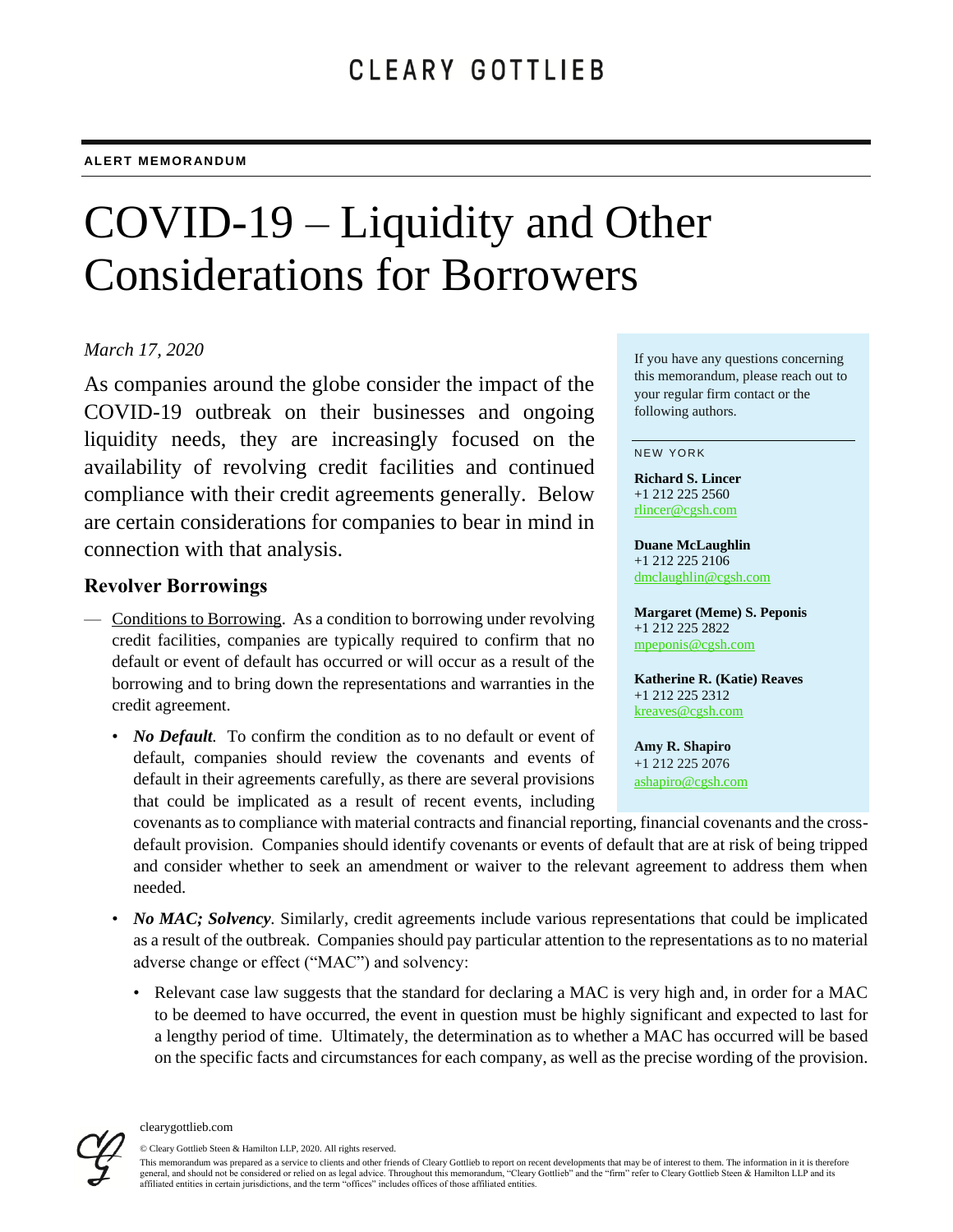- While some revolving credit facilities have solvency representations that speak only as of the initial closing date, others require that a borrower confirm that it will be "solvent" after giving effect to each borrowing.
- Reporting Requirements*.* Public reporting companies should consider whether the amount of the revolving credit facility borrowing is material enough to trigger a public announcement and/or Form 8-K reporting requirement.

## **Force Majeure / Defaulting Lenders**

Credit agreements do not typically excuse performance by lenders on the basis of force majeure. Nevertheless, companies may be concerned that lenders will try to claim extra-contractual rights to assert a force majeure and refrain from funding revolving loans or simply that a lender will fail to fund. In any event, lenders that are required but fail to fund in most cases would be deemed "Defaulting Lenders" under the credit agreement and the company would have certain protections and rights vís-a-vís those lenders (including the ability to replace them). Whether or not the other lenders in the syndicate are required to "front" such defaulting lender's portion of the revolver draw, however, will depend on the wording in the agreement.

## **Financial Covenants**

Companies that have credit agreements with financial maintenance covenants should closely monitor their financial covenant levels to ensure continued access to loans under their facilities and to avoid a default. Companies may consider preemptively seeking an amendment to avoid an anticipated default or create borrowing capacity.

— Historical Nature of Calculation. Companies should bear in mind that financial covenants are often measured on a trailing twelve month basis, meaning that any negative impact on the financial covenant would be felt long after life has "returned to normal."

- Covenant Lite / Springing Facilities. Some revolving credit agreements have financial covenants that "spring" only if the revolving credit facility is utilized above an agreed threshold. Companies with those credit agreements should be mindful of the relevant levels and how they are calculated (including whether cash may be netted when calculating the leverage ratio) and ensure that if they exceed those levels they will be able to comply with the covenant once triggered.
- **Ongoing Maintenance Covenants.** For companies that have revolving credit agreements that include financial covenants that are tested regularly (without regard to revolver utilization), it is even more important to consider the impact borrowing under the revolver will have on leverage during the relevant test period and covenant levels, taking into account any anticipated step-downs in covenant levels.
- Asset-Based Facilities. Asset-based credit agreements ("ABLs") typically include the concept of a "borrowing base" (assuring a certain level of collateral coverage) which could be adversely impacted if the value of a company's inventory or receivables declines. Under ABLs, availability would potentially shrink along with the borrowing base. Additionally, ABLs often include additional "springing" financial covenants, reporting obligations and potentially onerous cash management-related obligations as availability declines. Many ABLs also give lenders broad discretion to alter eligibility criteria for inventory and receivables included in the borrowing base, as well as impose reserves to protect against new risks. Accordingly, as the outbreak continues, a company's ability to borrow under its ABL may contract and the company may find itself with increasing obligations thereunder.

## **EBITDA Adjustments**

Companies should review the definition of EBITDA in their credit agreements to identify potential addbacks that may be utilized to limit the covenant impact resulting from reductions to net income or EBITDA as